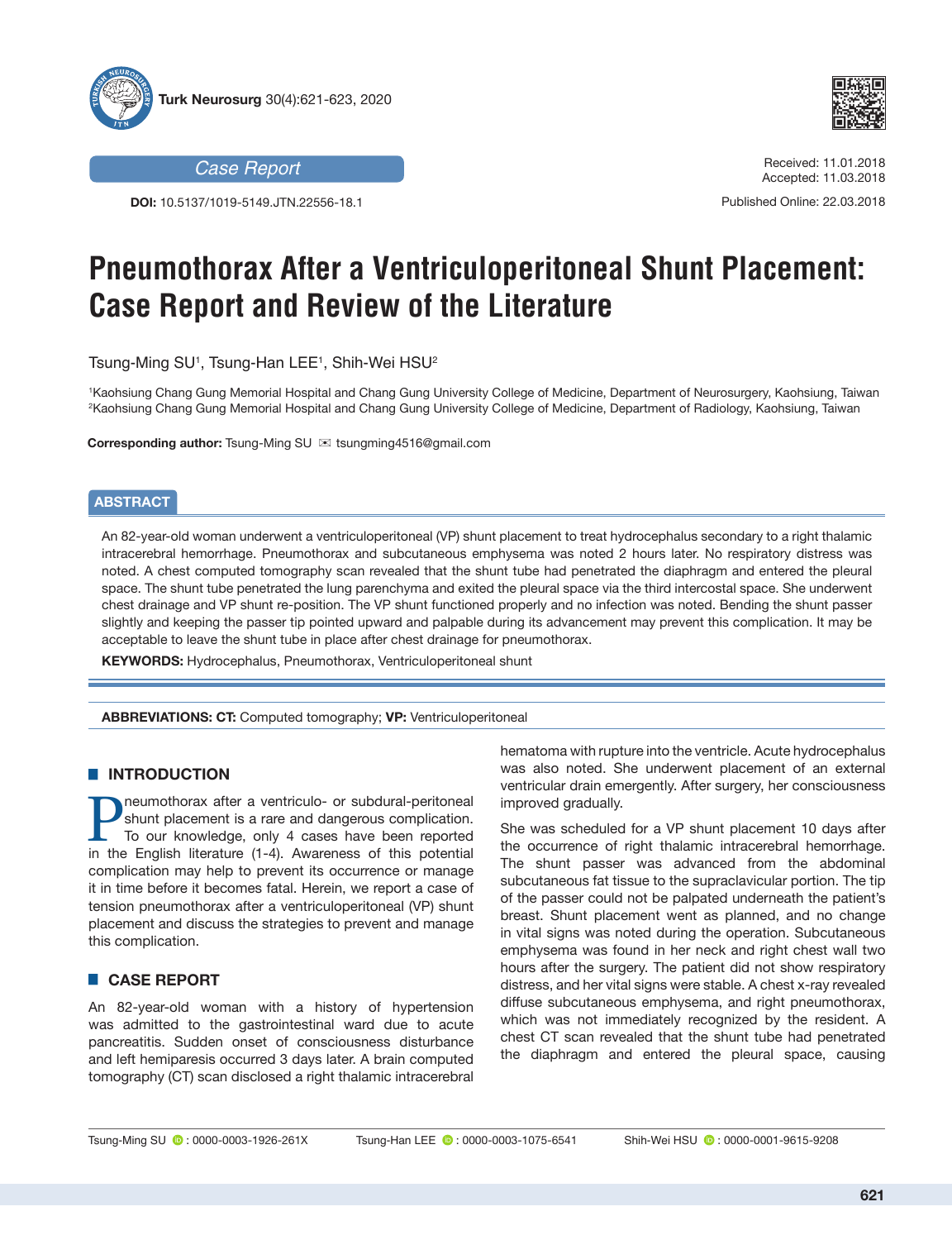pneumothorax and subcutaneous emphysema (Figure 1A). Then, the shunt tube penetrated the lung parenchyma and exited the pleural space via the third intercostal space (Figure 1B). A chest drainage tube was inserted via the fifth intercostal space in the midaxillary line. The shunt tube was re-positioned to the thoracic subcutaneous fat tissue and into the abdominal cavity after chest drainage. The chest drainage tube was removed uneventfully 5 days later. The VP shunt functioned properly and no infection was noted. The patient progressed favorably and was transferred to a nursing home 2 weeks later.

#### █ **DISCUSSION**

To our knowledge, only 4 cases of pneumothorax after ventriculo- or subdural-peritoneal shunt placement have been reported in the English literature (Table I). All reported patients were female. As in the case of Schul et al. (3), the chest CT in our patient showed that the shunt tube had penetrated the diaphragm and lung parenchyma, and then exited the pleural space via the intercostal space. However, the shunt tube was externalized in the case of Schul et al. (3). We re-positioned the tube to the thoracic subcutaneous fat tissue because we thought the tube located in the injured lung parenchyma might affect the healing of pneumothorax.

To avoid pneumothorax after a shunt procedure, the tip of shunt passer should be kept palpable during its advancement, although this can be difficult to achieve underneath a patient's breast or in obese patients (1,3). Bending the passer slightly

and keeping the passer tip pointed upward during its advancement may facilitate the palpability of the passer tip and decrease the risk of pleural penetration.

No consensus exists regarding the treatment strategies of pneumothorax after a VP shunt procedure. The strategies should consider 2 critical factors: the need for chest drainage and the risk of shunt infection after chest drainage. The need for chest drainage depends on the amount of pneumothorax and the symptoms caused by the pneumothorax. Chest drainage should be performed immediately in the case of tension pneumothorax. The chest drainage tube should be inserted more laterally than usual to decrease the risk of shunt infection. Close surveillance is necessary if the pneumothorax is minimal and treated conservatively.

Removal of the shunt tube can avoid the risk of shunt infection after chest drainage. However, shunt revision would be necessary later (3). In 3 previously reported cases, the shunt tube was not removed after chest drainage, and no infection was noted (Table I). In our case, we decided to re-position the shunt tube to the thoracic subcutaneous tissue because we thought the tube located in the injured lung parenchyma might affect the healing of pneumothorax. Still, no shunt infection after shunt re-position was noted. Therefore, it may be acceptable to leave the shunt in place even after chest drainage. We know our decision to re-position the shunt is controversial. In a previous reported case with similar CT findings (3), the shunt was externalized. More studies are necessary to clarify this issue.

**Table I:** Review of the Literature on Pneumothorax After Ventriculo- or Subdural-Peritoneal Shunt Placement

| <b>Literatures</b> | Age,<br><b>Sex</b> |          | <b>Operation Presentation</b>                          |                                         | When found Specific CT findings                                              | <b>Management</b>                 |                            |
|--------------------|--------------------|----------|--------------------------------------------------------|-----------------------------------------|------------------------------------------------------------------------------|-----------------------------------|----------------------------|
|                    |                    |          |                                                        |                                         |                                                                              | <b>Chest drainage</b><br>(timing) | <b>Shunt</b><br>management |
| Portnoy et al.     | 66 Yr,<br>F        | VP shunt | Subcutaneous<br>emphysema                              | Several hours<br>after the<br>operation | ND.                                                                          | + (immediately)                   | Left in situ               |
| Schul et al.       | 74 Yr,<br>E        | VP shunt | Respiratory<br>insufficiency                           | 2 hours after<br>the operation          | Shunt tube<br>penetrates the<br>diaphragm and lung<br>parenchyma             | + (immediately)                   | Externalization            |
| Solmaz et al.      | 4 Mo,<br>F         | SP shunt | Oxygen<br>desaturation,<br>hypotension,<br>bradycardia | During the<br>operation                 | None                                                                         | + (immediately)                   | Left in situ               |
| Kono et al.        | 73 Yr,<br>F        | VP shunt | None                                                   | Just after the<br>operation             | Shunt tube passes<br>underneath the $3rd$ to + (one week later)<br>$5th$ rib |                                   | Left in situ               |
| Current case       | 82 Yr,<br>F        | VP shunt | Subcutaneous<br>emphysema                              | 2 hours after<br>the operation          | Shunt tube<br>penetrates the<br>diaphragm and lung<br>parenchyma             | + (1 hour later)                  | Revision                   |

*Yr: Years, Mo: months, F: female, VP: ventriculoperitoneal, SP: subdural-peritoneal, CT: computed tomography, ND: not done.*